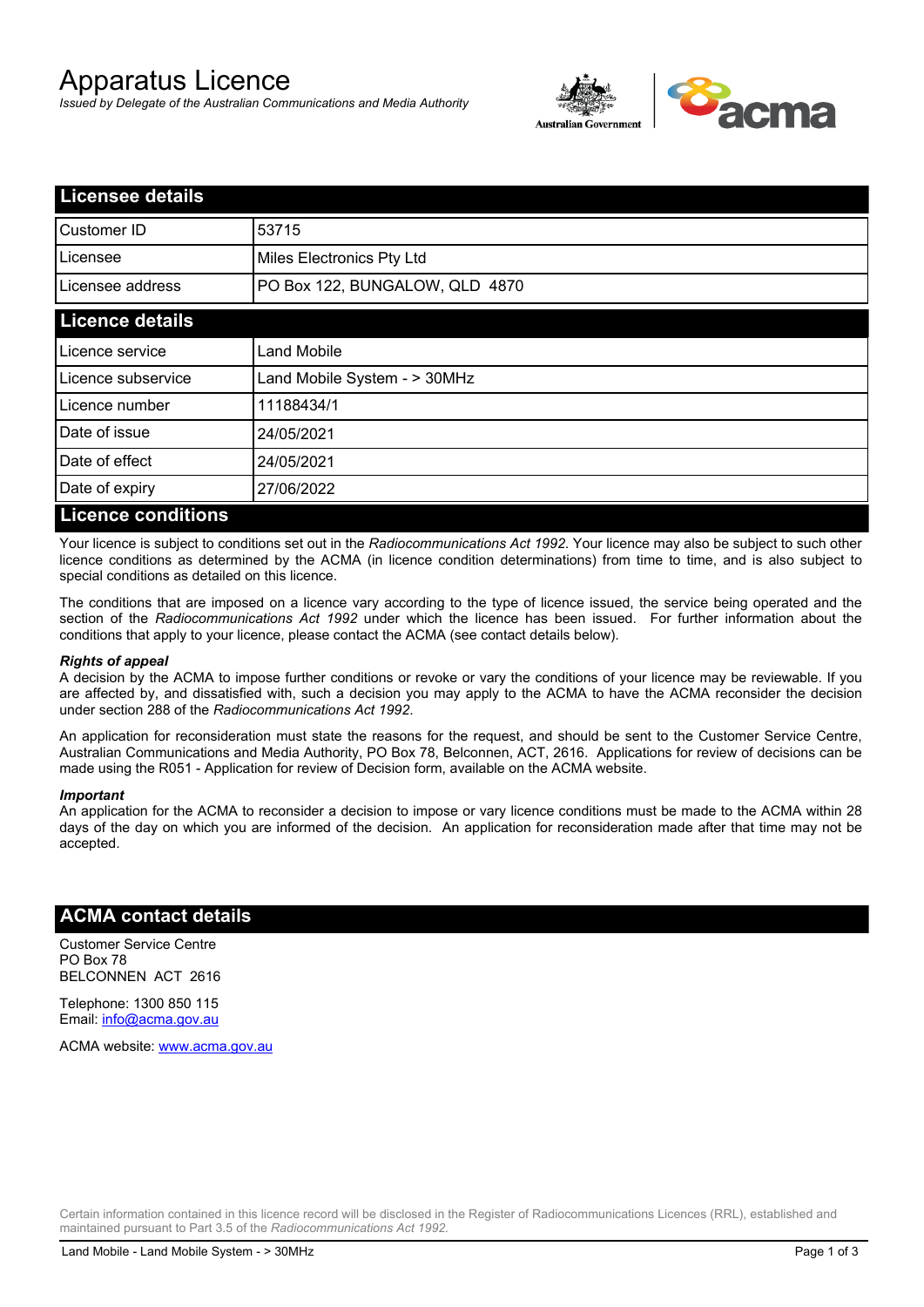# **Advisory Notes applying to licence no.: 11188434/1**

Conditions applicable to the operation of Land Mobile System station(s) authorised under this licence can be found in the Radiocommunications Licence Conditions (Apparatus Licence) Determination and the Radiocommunications Licence Conditions (Land Mobile Licence) Determination. Copies of these determinations are available from the ACMA and from the ACMA home page (www.acma.gov.au).